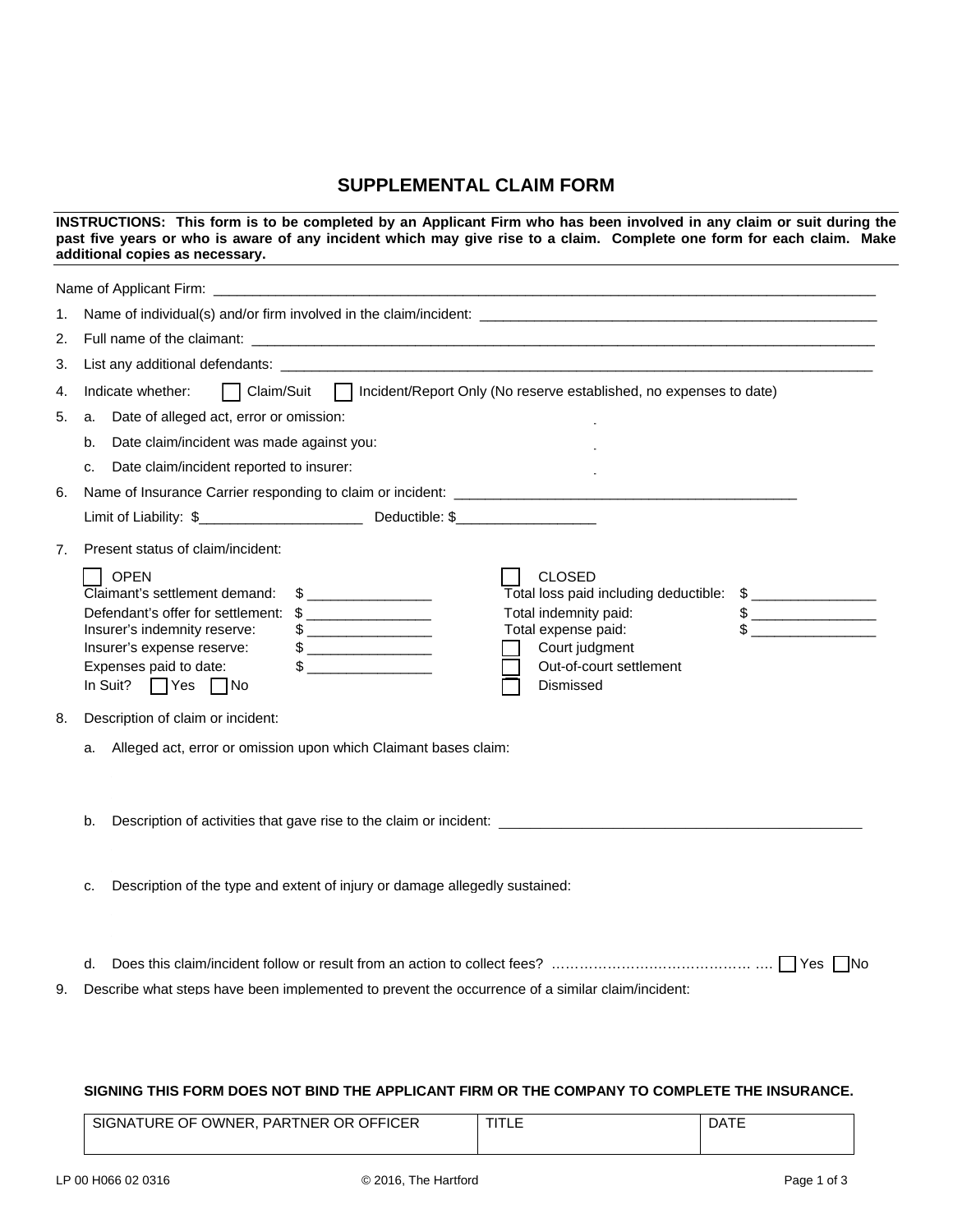**California Notice:** The Hartford may charge a fee if this bond or policy is cancelled before the end of its term. The fee can range between 5% to 100% of the pro rata unearned premium. Please refer to the terms and conditions stated in the policy or bond. This notice does not apply to cancellations initiated by The Hartford.

## **FRAUD WARNING STATEMENTS**

## **ATTENTION ALABAMA, ARKANSAS, DISTRICT OF COLUMBIA, RHODE ISLAND AND WEST VIRGINIA APPLICANTS:**

**ANY PERSON WHO KNOWINGLY PRESENTS A FALSE OR FRAUDULENT CLAIM FOR PAYMENT OF A LOSS OR BENEFIT OR KNOWINGLY PRESENTS FALSE INFORMATION IN AN APPLICATION FOR INSURANCE IS GUILTY OF A CRIME AND MAY BE SUBJECT TO FINES AND CONFINEMENT IN PRISON.** 

**ATTENTION COLORADO APPLICANTS: IT IS UNLAWFUL TO KNOWINGLY PROVIDE FALSE, INCOMPLETE, OR MISLEADING FACTS OR INFORMATION TO AN INSURANCE COMPANY FOR THE PURPOSE OF DEFRAUDING OR ATTEMPTING TO DEFRAUD THE COMPANY. PENALTIES MAY INCLUDE IMPRISONMENT, FINES, DENIAL OF INSURANCE, AND CIVIL DAMAGES. ANY INSURANCE COMPANY OR AGENT OF AN INSURANCE COMPANY WHO KNOWINGLY PROVIDES FALSE, INCOMPLETE, OR MISLEADING FACTS OR INFORMATION TO A POLICY HOLDER OR CLAIMANT FOR THE PURPOSE OF DEFRAUDING OR ATTEMPTING TO DEFRAUD THE POLICY HOLDER OR CLAIMANT WITH REGARD TO A SETTLEMENT OR AWARD PAYABLE FROM INSURANCE PROCEEDS SHALL BE REPORTED TO THE COLORADO DIVISION OF INSURANCE WITHIN THE DEPARTMENT OF REGULATORY AGENCIES.** 

**ATTENTION FLORIDA APPLICANTS: ANY PERSON WHO KNOWINGLY AND WITH INTENT TO INJURE, DEFRAUD OR DECEIVE ANY INSURER FILES A STATEMENT OF CLAIM OR AN APPLICATION CONTAINING ANY FALSE, INCOMPLETE, OR MISLEADING INFORMATION IS GUILTY OF A FELONY OF THE THIRD DEGREE.** 

**ATTENTION KANSAS APPLICANTS: INSURANCE FRAUD IS A CRIMINAL OFFENSE IN KANSAS. A " FRAUDULENT INSURANCE ACT " MEANS AN ACT COMMITTED BY ANY PERSON WHO, KNOWINGLY AND WITH INTENT TO DEFRAUD, PRESENTS, CAUSES TO BE PRESENTED OR PREPARES WITH KNOWLEDGE OR BELIEF THAT IT WILL BE PRESENTED TO OR BY AN INSURER, PURPORTED INSURER, BROKER OR ANY AGENT THEREOF, ANY WRITTEN ELECTRONIC, ELECTRONIC IMPULSE, FACSIMILE, MAGNETIC, ORAL, OR TELEPHONIC COMMUNICATION OR STATEMENT AS PART OF, OR IN SUPPORT OF, AN APPLICATION FOR THE ISSUANCE OF, OR THE RATING OF AN INSURANCE POLICY FOR PERSONAL OR COMMERCIAL INSURANCE, OR A CLAIM FOR PAYMENT OR OTHER BENEFIT PURSUANT TO AN INSURANCE POLICY FOR COMMERCIAL OR PERSONAL INSURANCE WHICH SUCH PERSON KNOWS TO CONTAIN MATERIALLY FALSE INFORMATION CONCERNING ANY FACT MATERIAL THERETO; OR CONCEALS, FOR THE PURPOSE OF MISLEADING, INFORMATION CONCERNING ANY FACT MATERIAL THERETO.** 

**ATTENTION KENTUCKY, OHIO AND PENNSYLVANIA APPLICANTS: ANY PERSON WHO KNOWINGLY AND WITH INTENT TO DEFRAUD ANY INSURANCE COMPANY OR OTHER PERSON FILES AN APPLICATION FOR INSURANCE OR STATEMENT OF CLAIM CONTAINING ANY MATERIALLY FALSE INFORMATION OR CONCEALS FOR THE PURPOSE OF MISLEADING, INFORMATION CONCERNING ANY FACT MATERIAL THERETO COMMITS A FRAUDULENT INSURANCE ACT, WHICH IS A CRIME AND SUBJECTS SUCH PERSON TO CRIMINAL AND CIVIL PENALTIES.** 

**ATTENTION LOUISIANA, MAINE, TENNESSEE, VIRGINIA AND WASHINGTON APPLICANTS: IT IS A CRIME TO KNOWINGLY PROVIDE FALSE, INCOMPLETE OR MISLEADING INFORMATION TO AN INSURANCE COMPANY FOR THE PURPOSE OF DEFRAUDING THE COMPANY. PENALTIES MAY INCLUDE IMPRISONMENT, FINES OR A DENIAL OF INSURANCE BENEFITS.** 

**ATTENTION NEW MEXICO APPLICANTS: ANY PERSON WHO KNOWINGLY PRESENTS A FALSE OR FRAUDULENT CLAIM FOR PAYMENT OF A LOSS OR BENEFIT OR KNOWINGLY PRESENTS FALSE** 

**INFORMATION IN AN APPLICATION FOR INSURANCE IS GUILTY OF A CRIME AND MAY BE SUBJECT TO CIVIL FINES AND CRIMINAL PENALTIES.** 

**ATTENTION NEW HAMPSHIRE AND NEW JERSEY APPLICANTS: ANY PERSON WHO INCLUDES ANY FALSE OR MISLEADING INFORMATION TO THE BEST OF HER/HIS KNOWLEDGE ON AN APPLICATION FOR AN INSURANCE POLICY IS SUBJECT TO CRIMINAL AND CIVIL PENALTIES.**